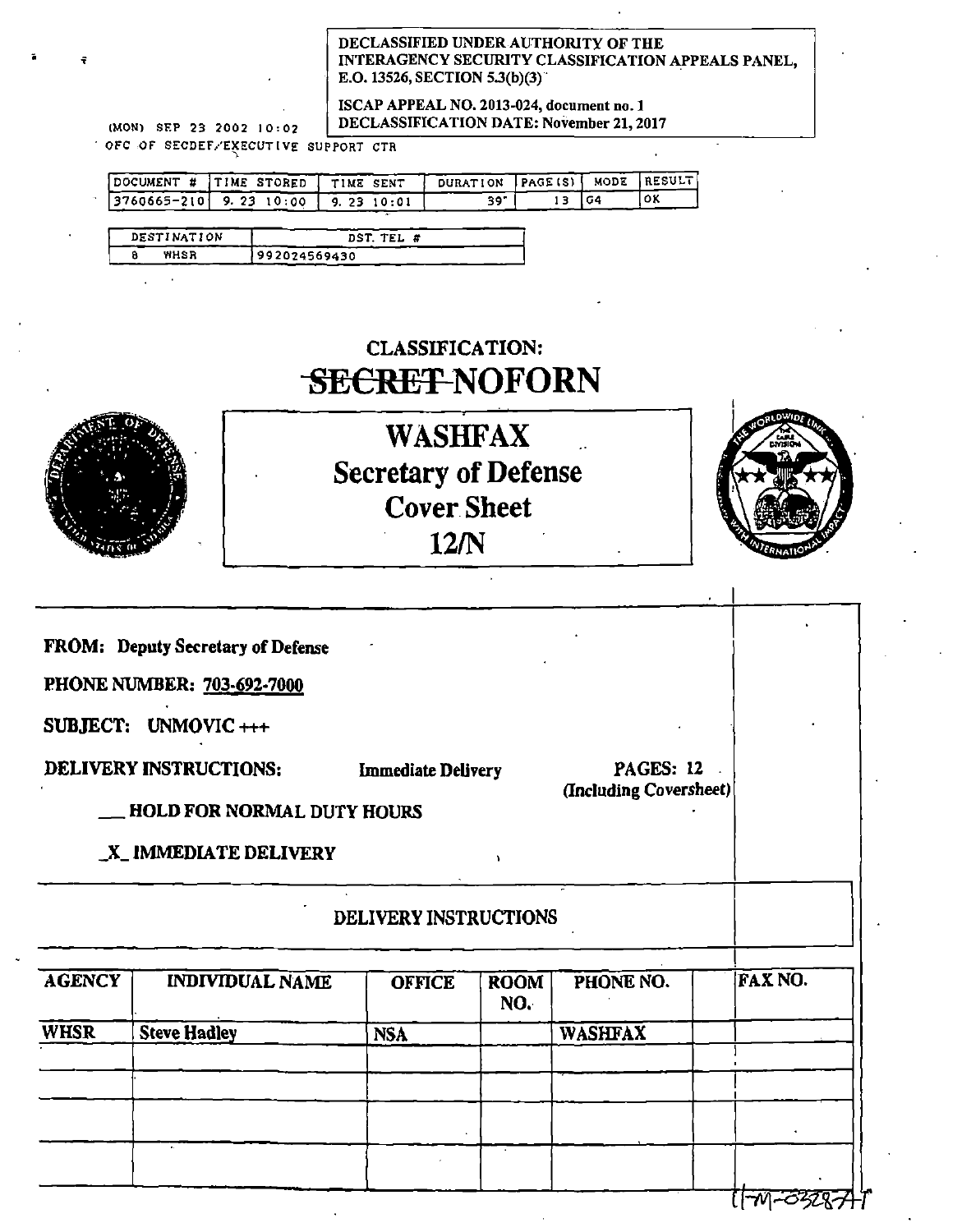### CLASSIFICATION: **SECRET NOFORN**



WASHFAX Secretary of Defense Cover Sheet 12/N



 $\parallel$ 

FROM: Deputy Secretary of Defense

PHONE NUMBER: 703-692-7000

SUBJECT: UNMOVIC+++

DELIVERY INSTRUCTIONS: Immediate Delivery

PAGES: 12 (Including Coversheet)

\_HOLD FOR NORMAL DUTY HOURS

\_X\_ IMMEDIATE DELIVERY

### DELIVERY INSTRUCTIONS

| <b>AGENCY</b>   | <b>INDIVIDUAL NAME</b> | <b>OFFICE</b> | <b>ROOM</b><br>NO. | PHONE NO.      | FAX NO. |
|-----------------|------------------------|---------------|--------------------|----------------|---------|
| <b>WHSR</b>     | <b>Steve Hadley</b>    | <b>NSA</b>    |                    | <b>WASHFAX</b> |         |
|                 |                        |               |                    |                |         |
|                 |                        |               |                    |                |         |
|                 |                        |               |                    |                |         |
|                 |                        |               |                    |                |         |
| <b>REMARKS:</b> |                        |               |                    |                |         |

Please Deliver as "EYES ONLY"

CLASSIFICATION: **SECRET NOFORN**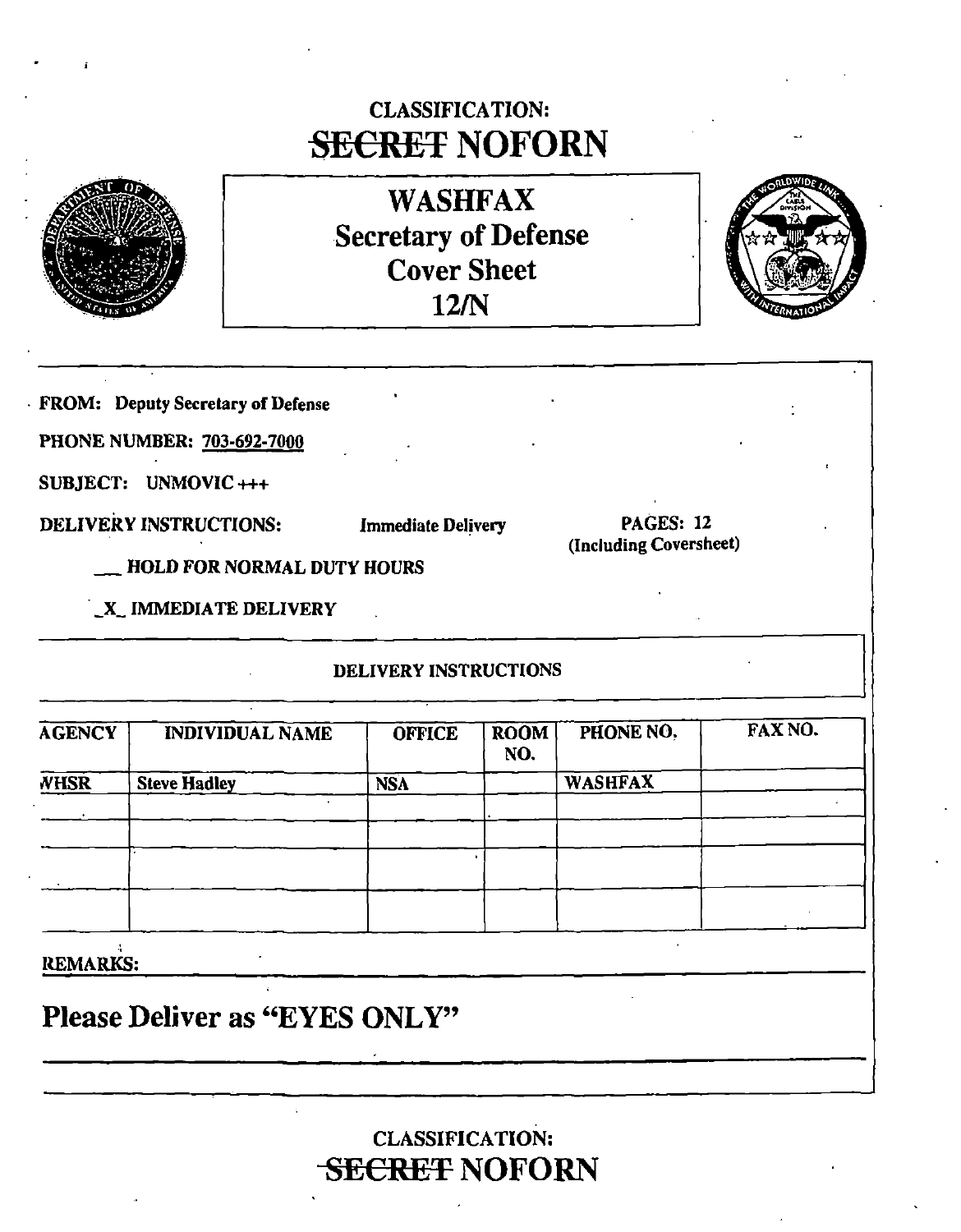22 September, 2002 8:30PM ·

### MEMORANDUM FOR DEPUTY SECRETARY OF DEFENSE

From: William J. Luti

Subject: UNMOVIC +++

Sir:

- First 4 slides are "lead in" to the new approach.
- Remaining 5 slides describe how to build into UNMOVIC a Disarmament and Elimination Authority (UNMOVIC +++).

Will work with Doug Feith in the morning to further refine the concept.

V/R

Bill Luti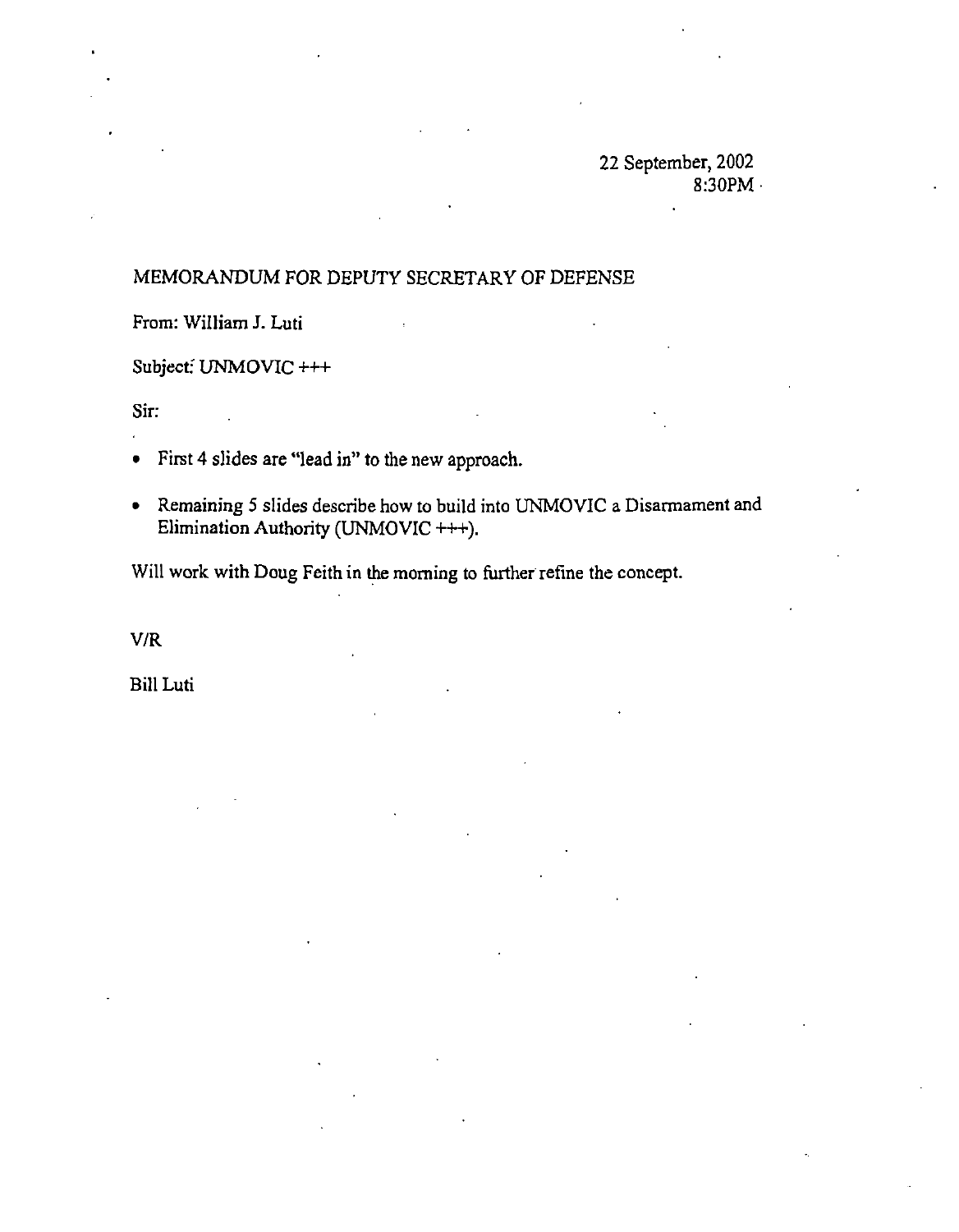Instructions to White House Situation Room (as directed by Eric Edelman):

FAX to Vice President in Wyoming

FAX to Scooter Libby at home

Provide Paper Copy fo: Eric Edelman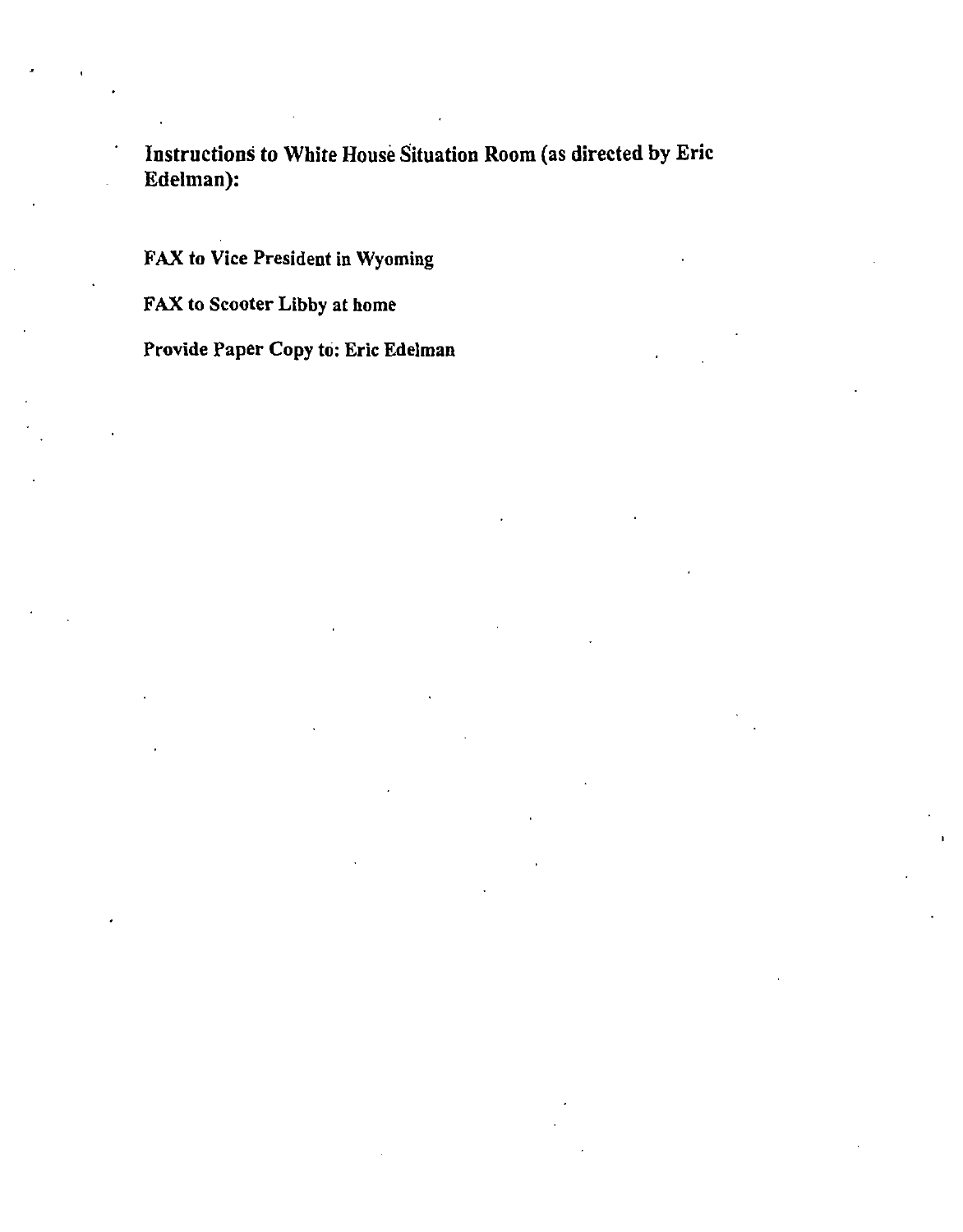#### **SECRET/INOFORN**



UNMOVIC +++

### **Building in a Disarmament and WMD Elimination Authority**

22 September 2002

9/22/02 8:20 PM

Derived from Multiple sources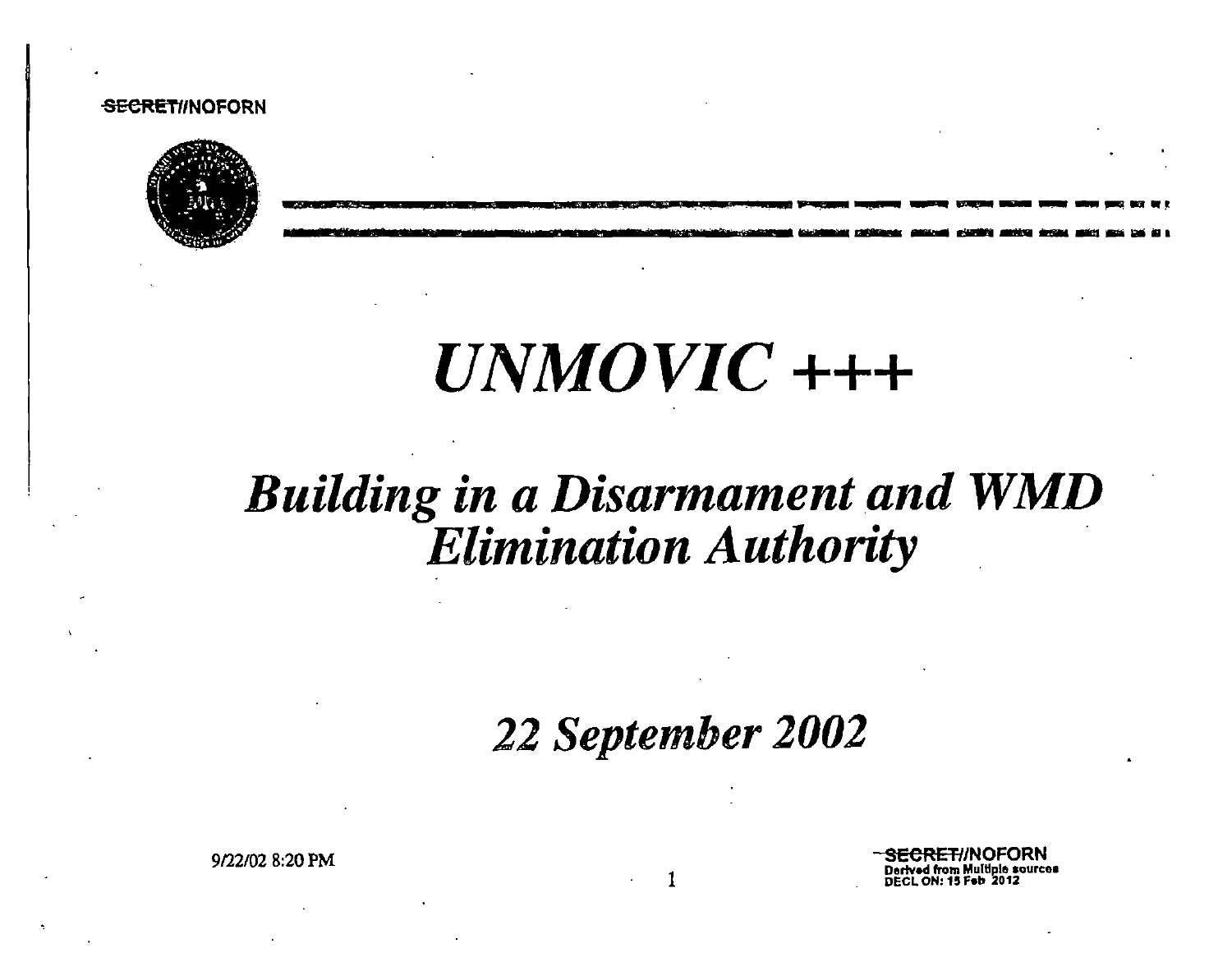### -<del>SECRET</del>//NOFORN



### ..

- *A Decade of Defiance*<br>• Iraq initiated deception on declarations as soon as UNSCR 687 created UNSCOM.
	- Began seven year campaign of interference with inspectors.
	- Denied access, removed material from sites.
- **Iraq penetrated UNSCOM and UN Headquarters.** 
	- Anticipated and frustrated inspections.
	- $-$  Forced UNSCOM to create counter-concealment unit.
- Iraq successfully pressured the UN.
	- Dictated timing, access, scope of inspections.
	- Demanded vote on inspection team composition.
	- Rejected USG nationals in October 1997.
	- $-$  Rejected random/no-notice inspections August 1998.
	- Halted UNSCOM activity in October 1998.

Despite its formal powers, and some on-the-ground *accomplishments, UNSCOM regime eventually failed. <sup>9122102</sup>*8:20 PM SECRET//NOFORN Dorlvod from Multiple sources<br>DECL ON: 15 Feb 2012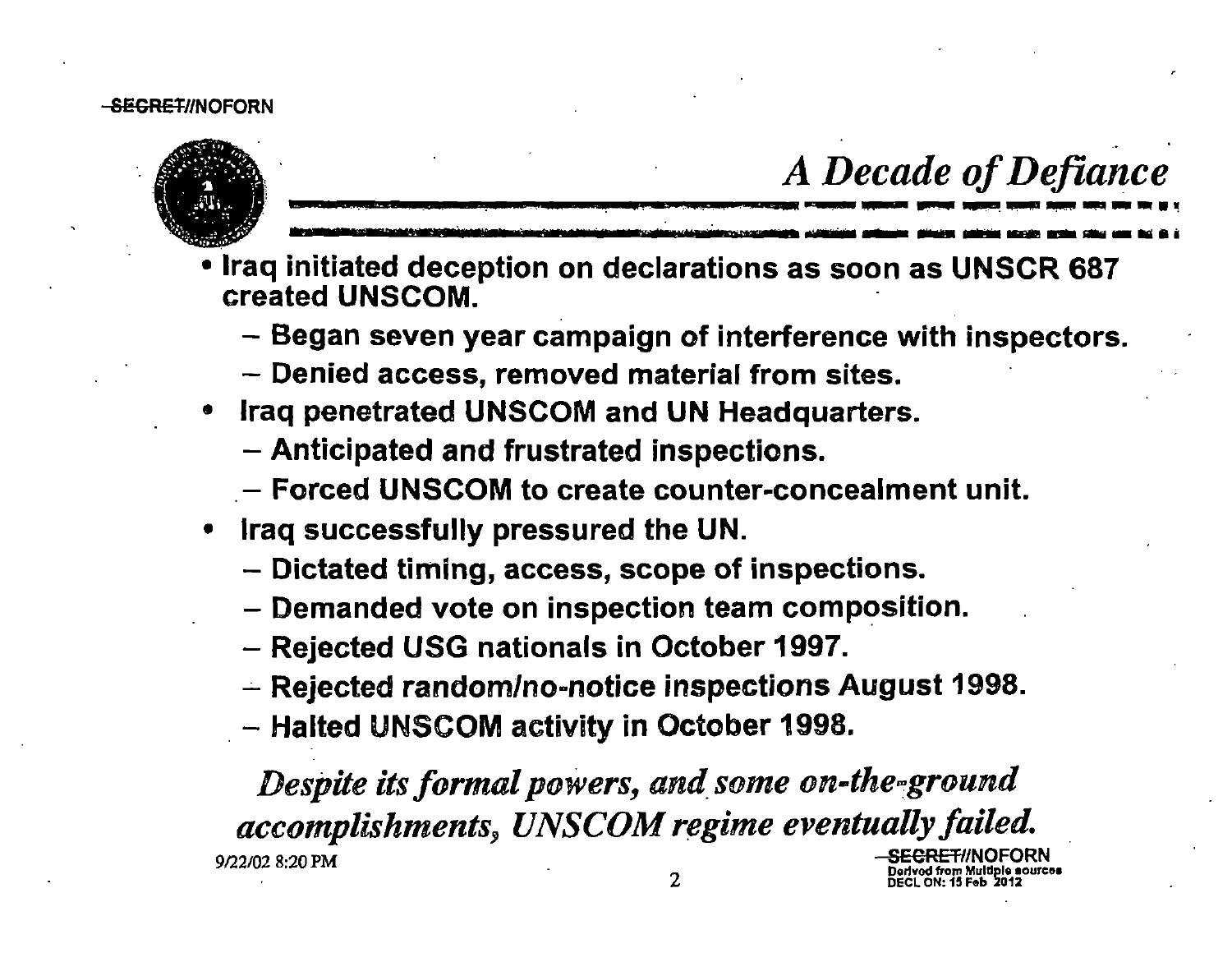

# $\textit{Key} \textit{Lessons from UNSCOM} \textit{Lens}$

S<del>ECRET/</del>/NOFORN erlved from Multiple sourcos

- UNSCOM proved inadequate to uncover and dismantle Iraqi programs.
	- Despite hundreds of highly intrusive inspections, UNSCOM missed significant parts of Iraqi program and failed to detect an ongoing buildup.
		- The defection of Hussein Kamel in August 1995, not UNSCOM inspections, forced the Iraqis to disclose weaponization of Botulinin and anthrax.
- A credible inspection system would require (at a minimum) a return to enforcement of existing UNSC mandates and the Gulf War ceasefire agreement.
	- $-$  But even the most intrusive inspection regime can only hinder Iraqi WMD/missile development, not eliminate it.

Even highly intrusive inspections are of limited value in the absence of sufficient intelligence~--and *the international community has so far had no effective response to Saddam's defiance.* 

9122102 8:20 PM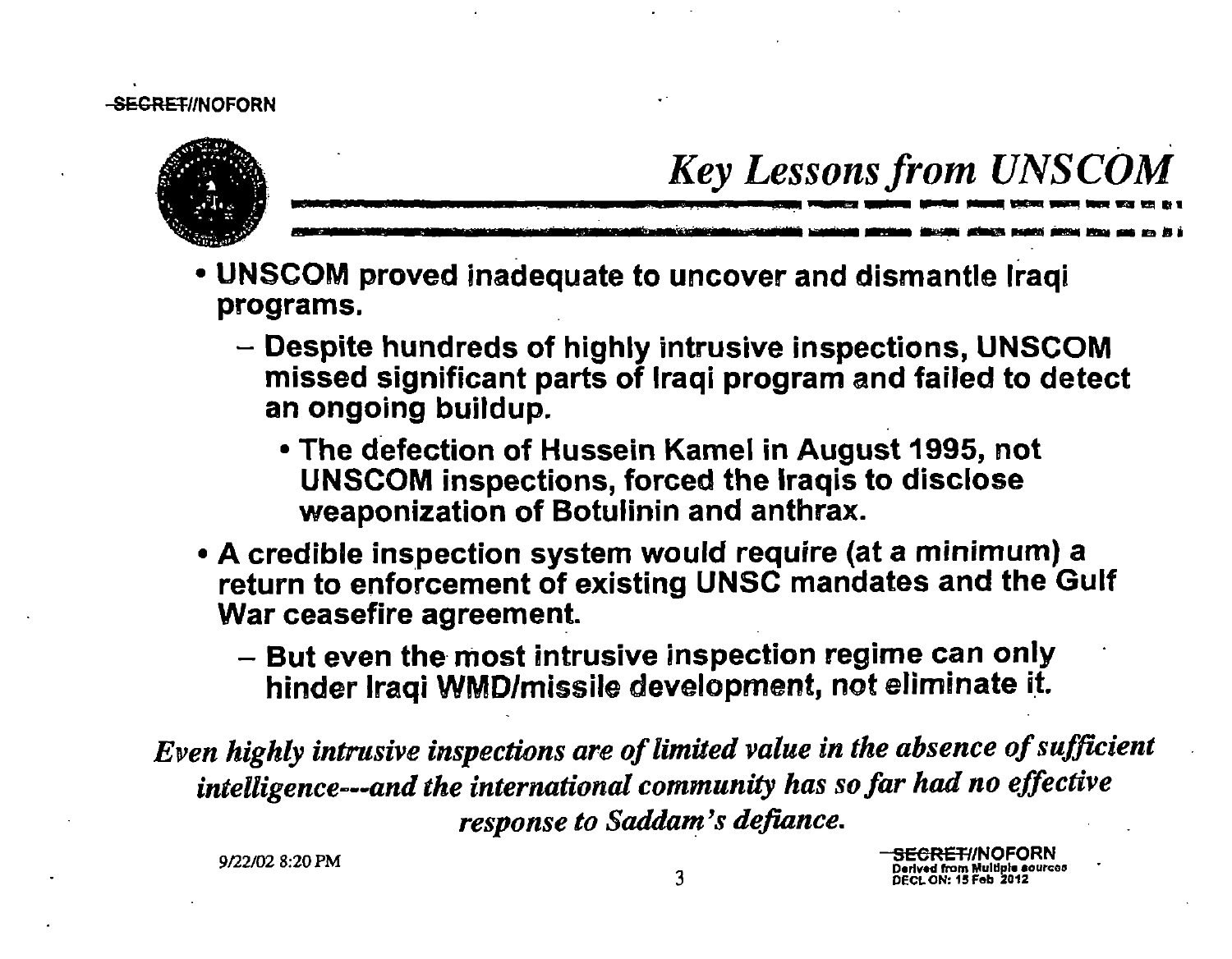### **LSECRET/INOFORN**



### **Current Status of UN Inspection Regime**

- UNSC RES 1284 (17 Dec 99) created UN Monitoring, Verification and Inspection Commission (UNMOVIC)
- UNMOVIC is weaker than UNSCOM...
	- Lacks staff expertise to baseline/evaluate Iraqi compliance.
	- Knowledgeable inspectors have left.
- ...and is structured to reduce USG influence:
	- Chairman and staff chosen based on Iraqi "sensitivities."
	- No U.S. national in top leadership.
- USG unwilling to share intelligence with untrustworthy organization.

Therefore, we assess that Saddam could accept UNMOVIC and still build WMD/missiles without detection.

9/22/02 8:20 PM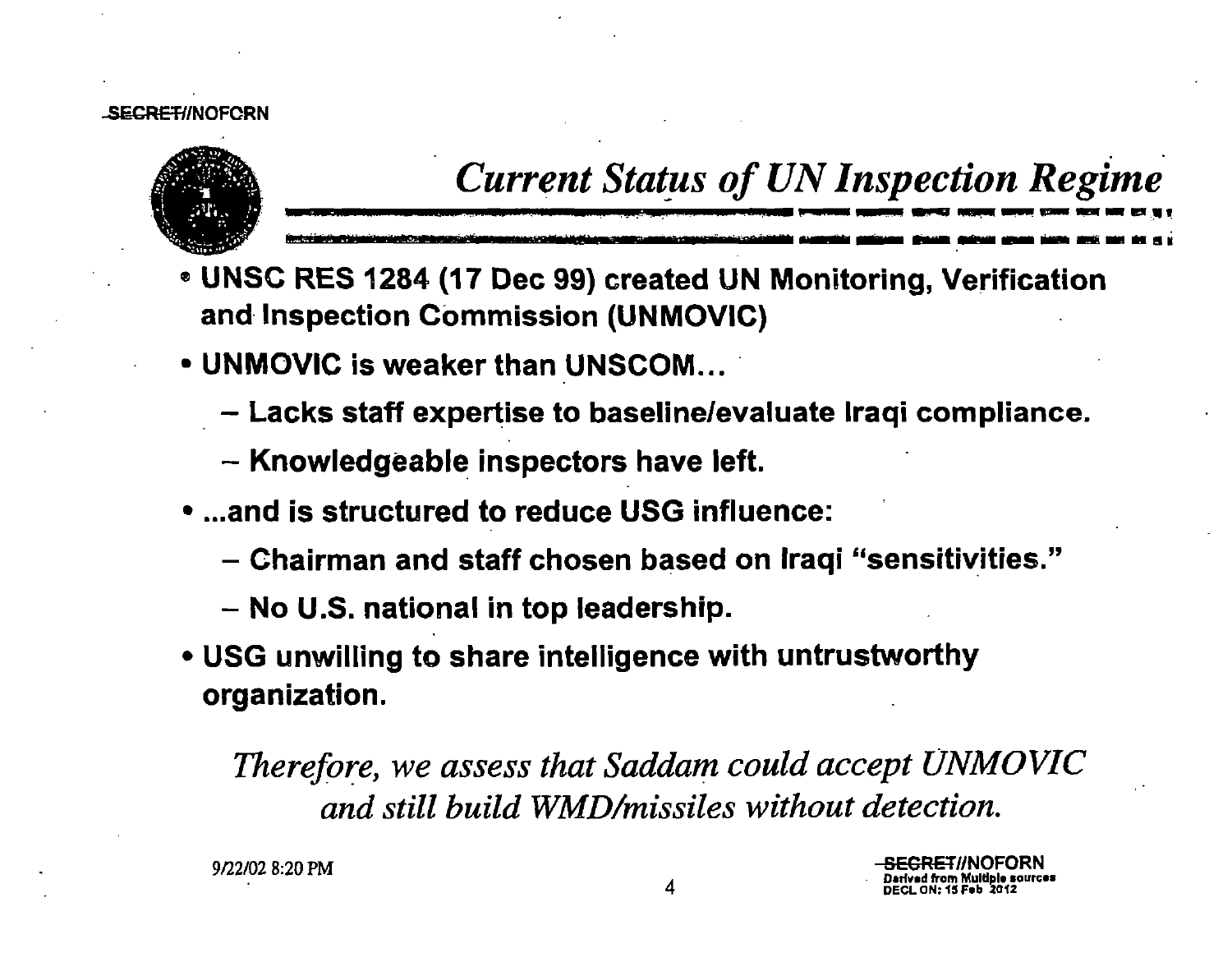#### SEGRET//NOFORN



## *The Strategic Goa!* ..... *Eliminate the Iraqi WMD Threat*  Eliminate the Iraqi WMD Threat

Ill

.~ WMD is the core of the danger that Saddam poses.

- Eliminating this danger is not likely to be accomplished by UN inspections aimed at Monitoring and Verification.
- More likely to be accomplished by Disarmament and Elimination regime:
	- based on the Gulf War ceasefire and UNSC Resolution 687,
	- $-$  and incorporating the lessons of the UN Special Commission (UNSCOM).
- This regime, *not UNMOVIC as currently structured*, should assess whether (a) the WMD threat is eliminated, or (b) further . action, including military action, is required.

*Ultimate question: Are we satisfied that Iraqi WMD threat has been eliminated?*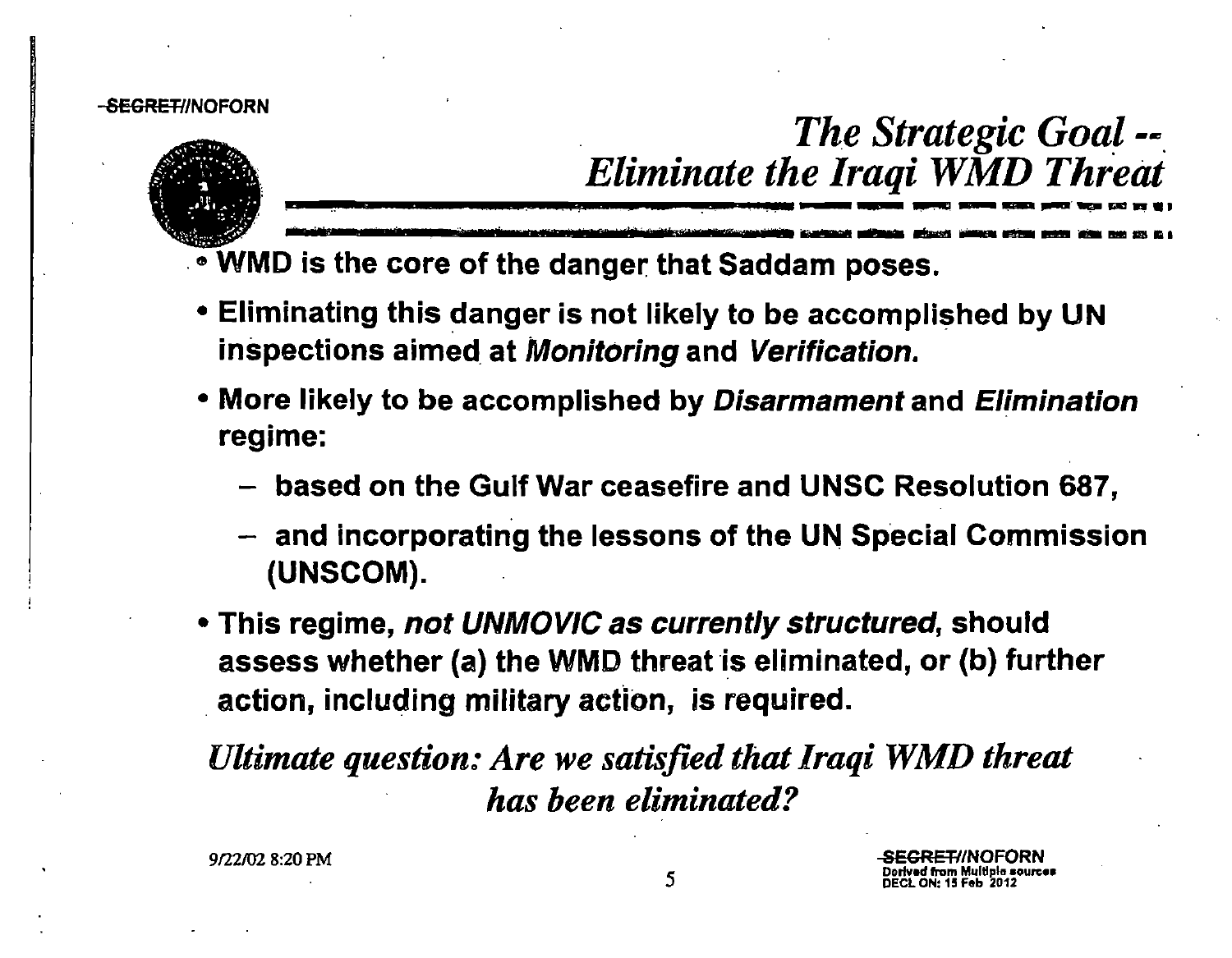### <del>-SECRET/</del>/NOFORN



. *Three Pillars ofa Successful Disarmament Regime·*  ~-----··-···-·.-· -· ------ - --- --llll•• ~------------ ~· .... ------ lllil. ill

- Clear objective that makes it unambiguously clear that the purpose of disarmament is the total and complete elimination of all Iraqi WMD and delivery capabilities.
- •Authorities and resources necessary to achieve that · objective.
- Leadership and political oversight to ensure that these authorities and resources are fully used to accomplish that objective.

*UNMOVIC as currently structured is weak in all three of these pillars.* 

9'22102 8:20 PM

<del>SECRET</del>//NOFORN D•rtv•d from Multlplo •ourcoa DECL ON: 15 Fob 2012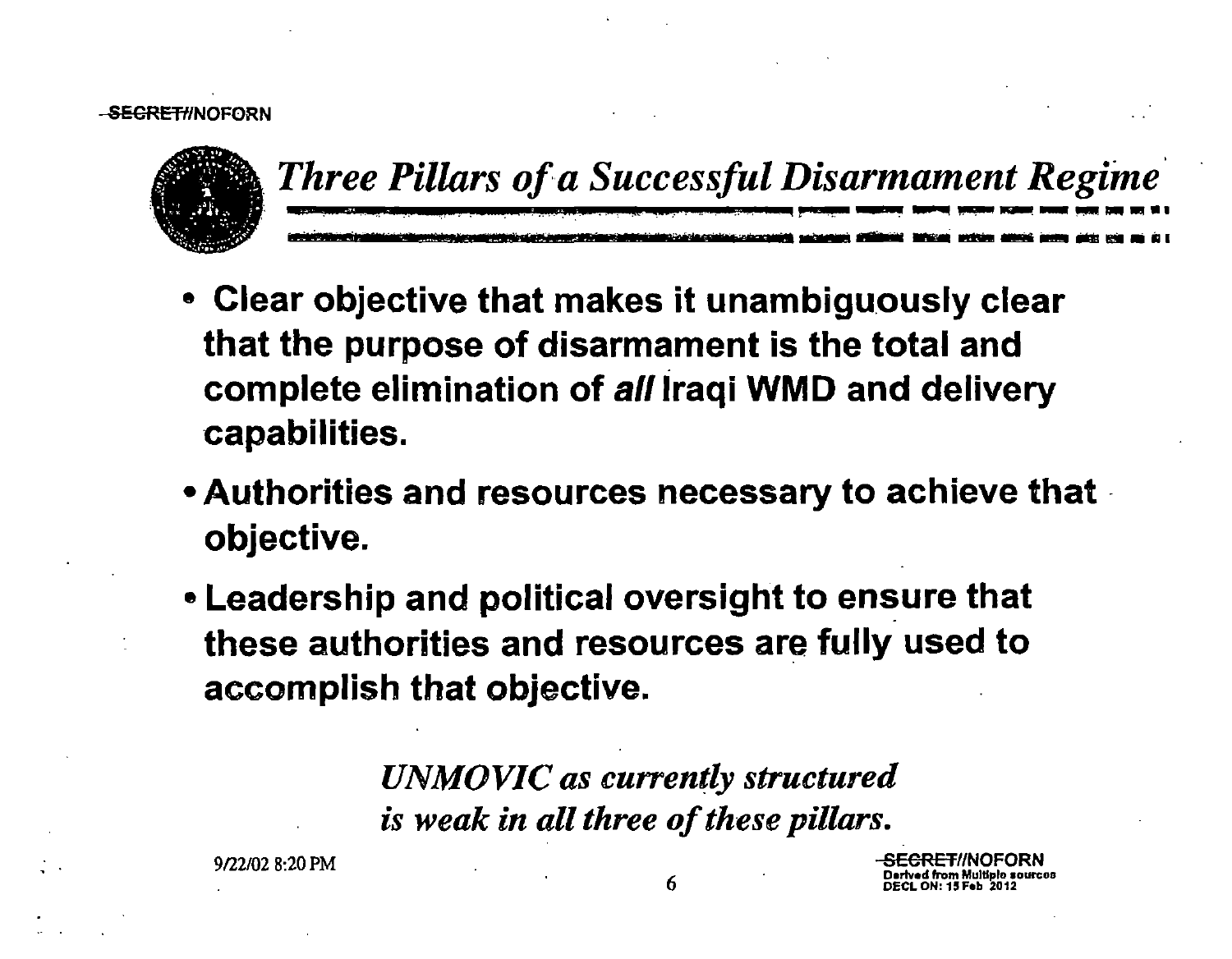

### Strategy:  $UNMOVIC$ +++

- Add to UNMOVIC a superstructure managed by a new **Disarmament and Elimination authority for UNMOVIC:** 
	- All decisions by UNMOVIC under the supervision and direction of Member States enforcing no-fly and no-drive zones--and subject to the final authority of the UN Security Council.
	- Any of the P-5 Member States can designate sites to be inspected and people to be interviewed.
	- Disarmament and Elimination personnel (incl. U.S. and UK) separate from UNMOVIC inspectors.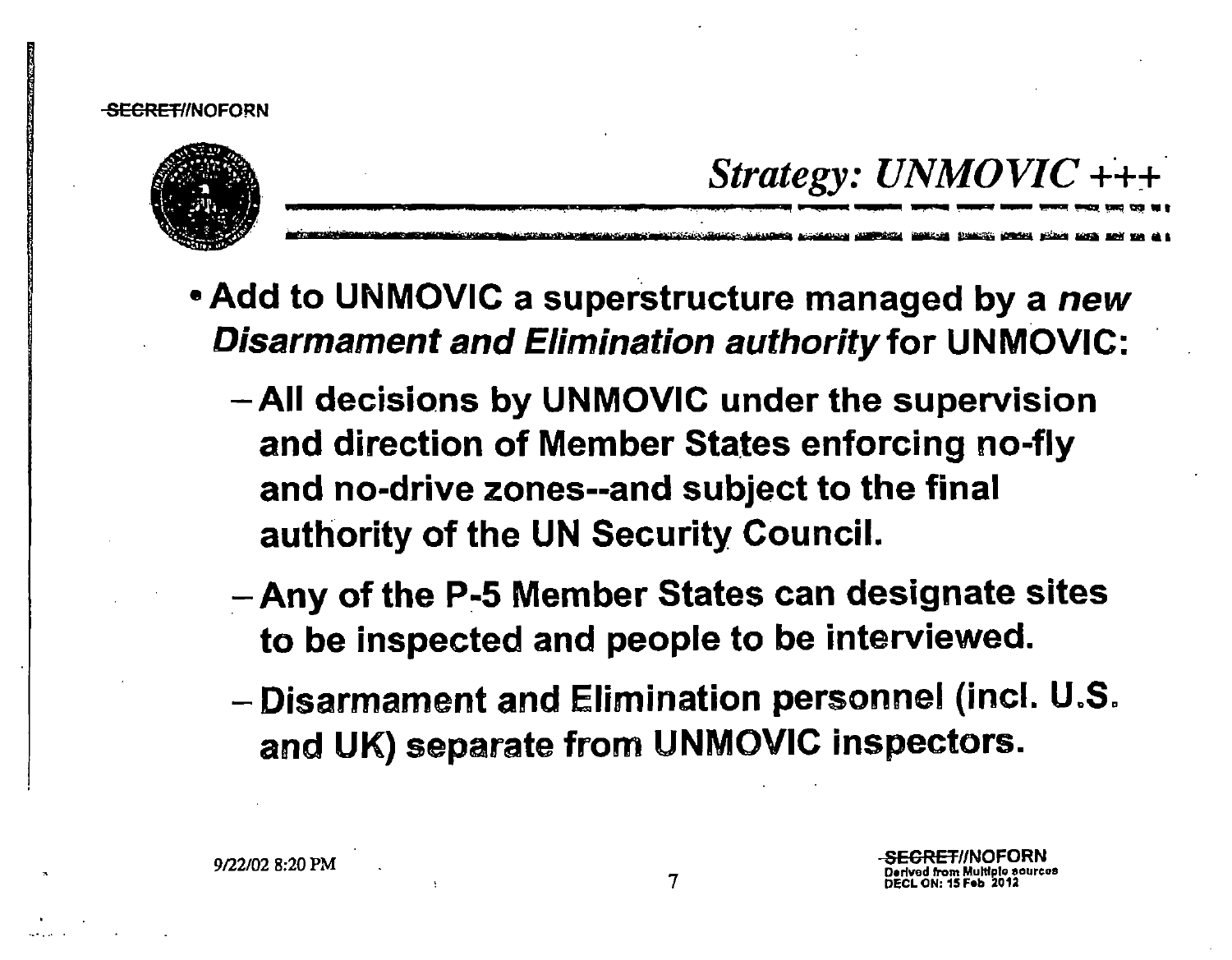#### SECRET//NOFORN



# *Disarmament and Elimination Authority for.*  ...,.\_\_\_\_\_\_...\_\_- -----91!., ---'llil!!lillllii!ib!\_\_.....,\_\_lllliid!llli~--lllill ;··•:tr ti ................. lill!Mi - - lllill <sup>1111</sup>\_\_\_\_\_\_\_\_ *UNMOVIC+++*

- -Team led by an American.
- Right to declare no-fly/no-drive zones, exclusion zones, and/or ground & air transit corridors.
- Authority to impound equipment or documents, shut down facilities or destroy WMD or delivery systems.
- Authority to import any technology (incl. GPS) or materials required for their work.
- Unrestricted ability to communicate (incl. encryption).
- Delay of or interference with teams prohibited.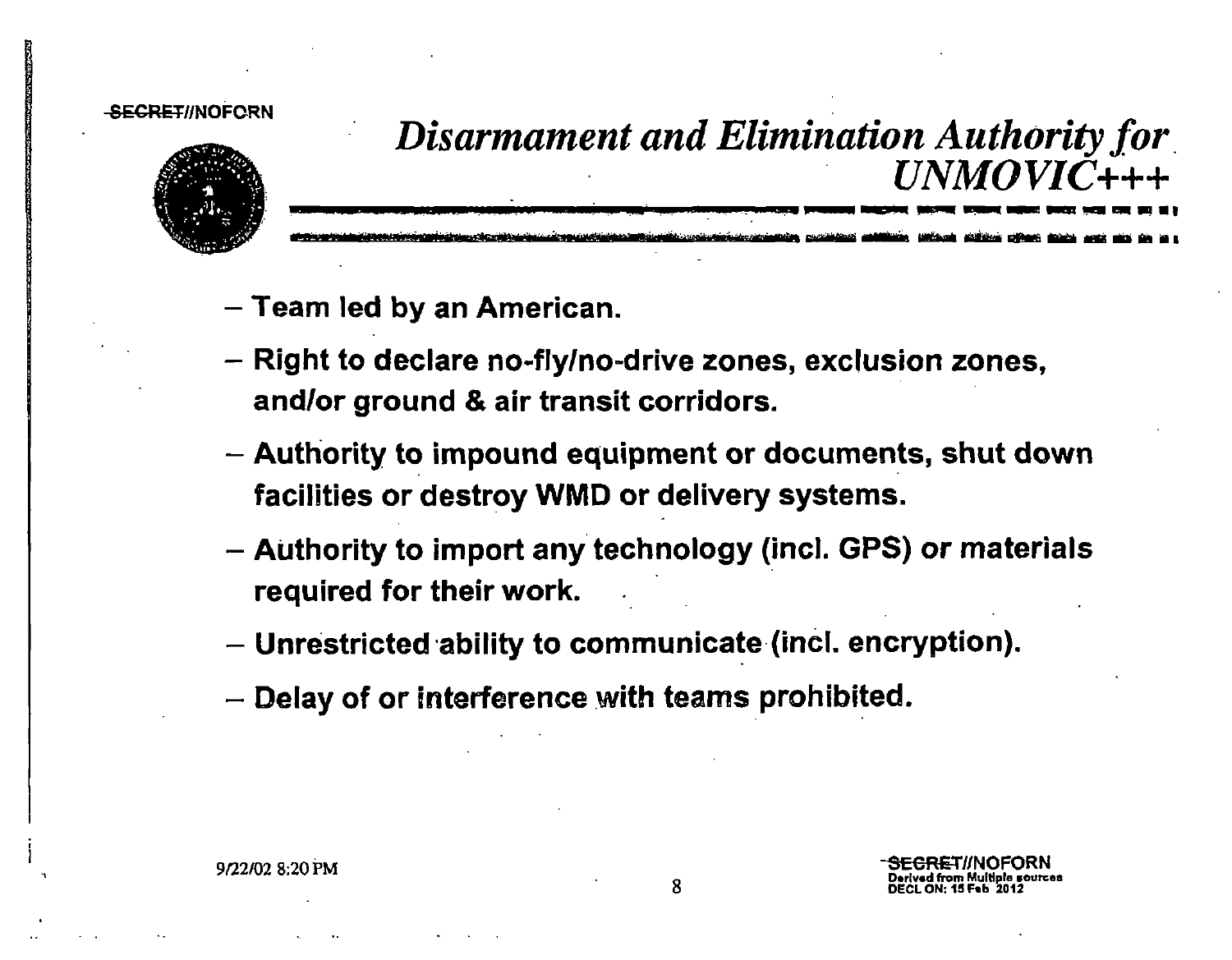#### SEGRET/INOFORN



*Disarmament and Elimination Authority for*   $UNMOVIC+++ (cont.)$ 

-· hnr "i - - ......,. -.., - - fOlli <sup>111111</sup>

- Unrestricted overflight rights for fixed and rotary~wing aircraft, including UAVs.
- Team has authority to demand use of Iraqi military facilities as bases in northern, western, southern and central Iraq (e.g. H-3 airfield in the west).
- Team accompanied by adequate security forces.
- Team has access to any place in Iraq and to any Iraqi officials, nationals or others in lraq--and the right and ability to interview such persons (accompanied by their families) outside Iraq in timeframe determined by the inspectors.

*Iraq to be informed that lack of cooperation will subject it to military action.*